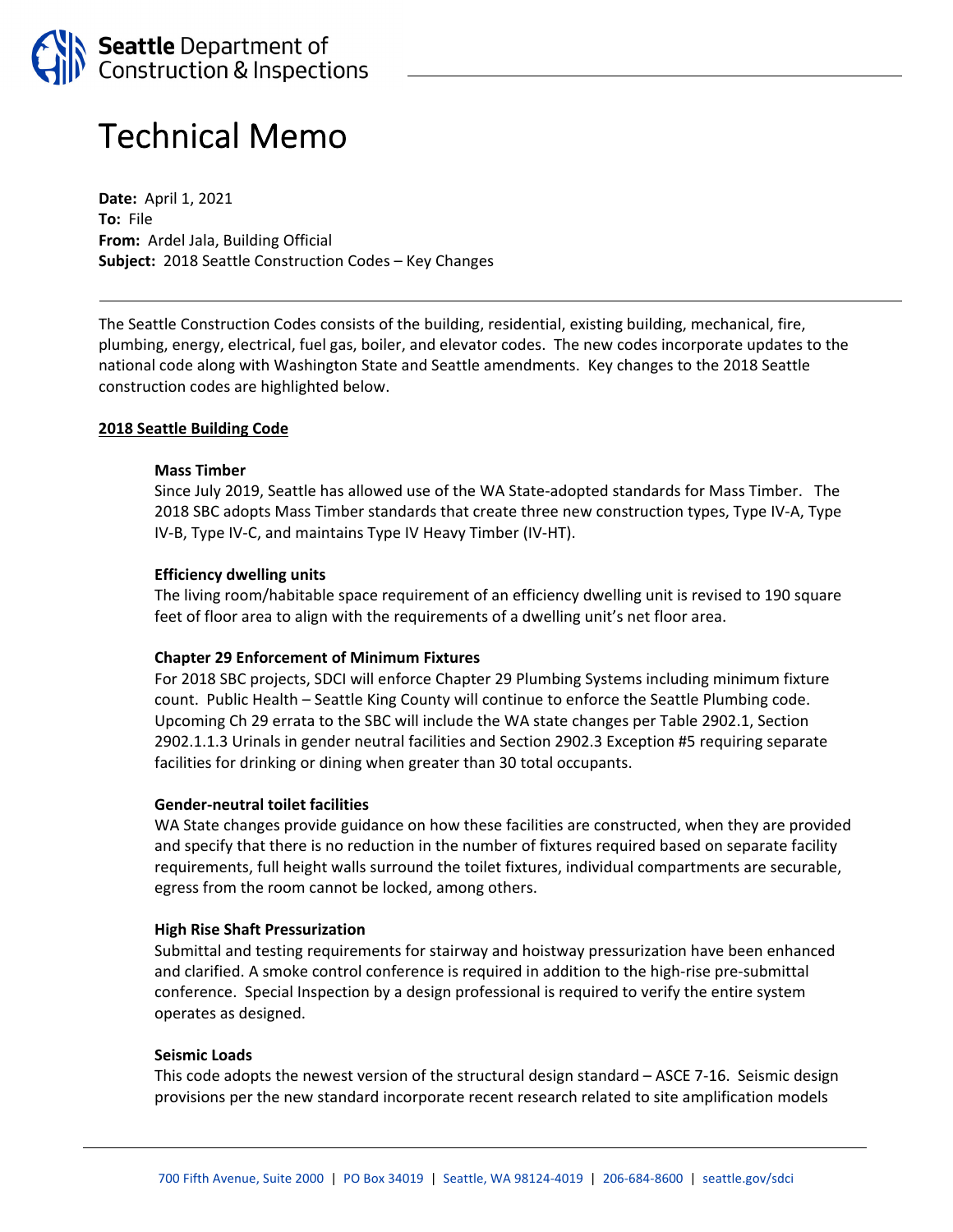and soil‐structure interaction effects. ASCE 7‐16 adopts new seismic ground motion values including mapped acceleration parameters and site class coefficients. For softer soil sites, the new standard requires the design to incorporate site‐specific ground motion hazard analysis. Exceptions exist where the site-specific analysis may be omitted; however, these exceptions together with other changes in the standard can increase the design base shears significantly.

## **Tsunami Loads**

This new section requires construction of Risk Category III and IV buildings and structures located in the Tsunami Design Zones to include tsunami loads for their structural design.

## **Elevator Code (Seattle Building Code Ch.30)**

The 2018 Seattle Building Code adopts and amends the newest version of the reference standard ASME A17.1/CSA B44‐2019. The entire 2008 WAC 296‐96 Part D covering retroactive requirements for existing installations has been added to SBC Chapter 30. Sump pump and drain requirements for elevators with firefighters' emergency operation are found in ASME A17.1. This code update adds a requirement for quarterly testing of Firefighters' Emergency Operation. New elevators must have an emergency elevator communication system that is fully accessible for the deaf, hard of hearing and speech impaired.

#### **2018 Seattle Residential Code**

### **Townhouses**

The 2018 SRC requires automatic sprinkler systems in all new townhouse buildings (3 townhouse units or more). Seattle strikes the WA State exception only requiring sprinklers at more than 4 units.

# **Habitable Attic**

A habitable attic is considered a story, with certain exceptions.

## **Sleeping Loft**

Adopts standards for access, egress and ceiling height in sleeping lofts to allow residential dwelling units the option of smaller sleeping spaces.

#### **Tiny House Appendix Q**

Appendix Q defines a tiny house and provides for modified energy code testing criteria for these smaller spaces.

## **2018 Seattle Existing Building Code**

#### **Minimal changes**

Text was reorganized to mirror National Code structure and unnecessary text was eliminated which will make it easier for code users. Revised sections to allow the use of reduced seismic forces for wall anchorage in unreinforced masonry walls in major alterations.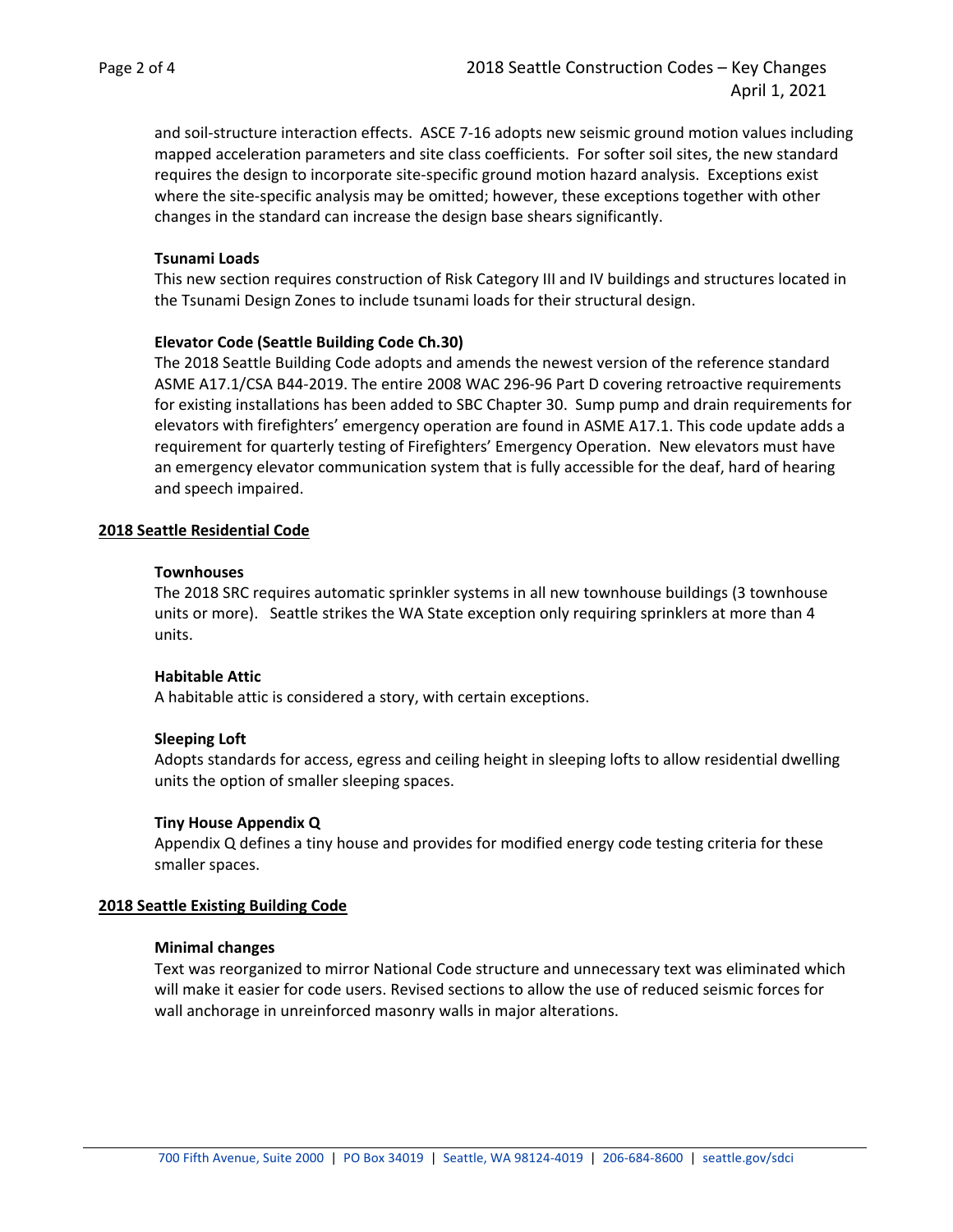# **2020 Seattle Electrical Code**

# **Calculated Electric Load**

Modify Article 220.84 to prevent calculated excess service capacity when using advanced heat pump systems.

## **Electric Vehicle Charging Infrastructure**

Modifies Article 220.57 and 625. 27 to align EV charging infrastructure requirements with the Land Use Code.

# **2018 Seattle Mechanical Code**

# **Smoke filtration**

Air handlers and energy recovery ventilators serving occupiable spaces with a capacity greater than 500 cfm are required to have filter box that can accommodate a minimum MERV 13 filter. This will assist with maintaining the air quality in a building during a forest fire or other adverse event.

# **Sound attenuators in grease ducts**

Allow the of sound attenuators in grease ducts if they meet listing and labeling requirements. This will assist in reducing complaints about noisy restaurant systems.

# **2018 Seattle Plumbing Code**

## **Air admittance valve**

This change identifies the allowable locations and installation requirements for air admittance valves.

## **2020 Seattle Boiler Code**

This code update clarifies requirements and exemptions for installation permits and inspections to align with Chapter 70.79 RCW and Chapter 296‐104 WAC. Section 6 clarifies requirements for pre‐ approvals, code compliance, notifications, approval, and documentation of repairs and alterations.

## **2018 Seattle Energy Code**

The items listed below comprise the most significant 2018 Seattle Energy Code amendments to the Washington State Energy Code. Each amendment is designed to reduce building energy use and carbon emissions, as required by state and City legislation.

These amendments apply to multifamily buildings taller than three stories and all commercial buildings (not to houses or low‐rise multifamily), and improve the building insulation, space heating, water heating, lighting, and renewable energy.

The rules apply to new construction, as well as to the alteration or replacement of existing building components.

1. Intent. Revise the code's "intent" section to include *reduction of carbon emissions*, in addition to energy efficiency.